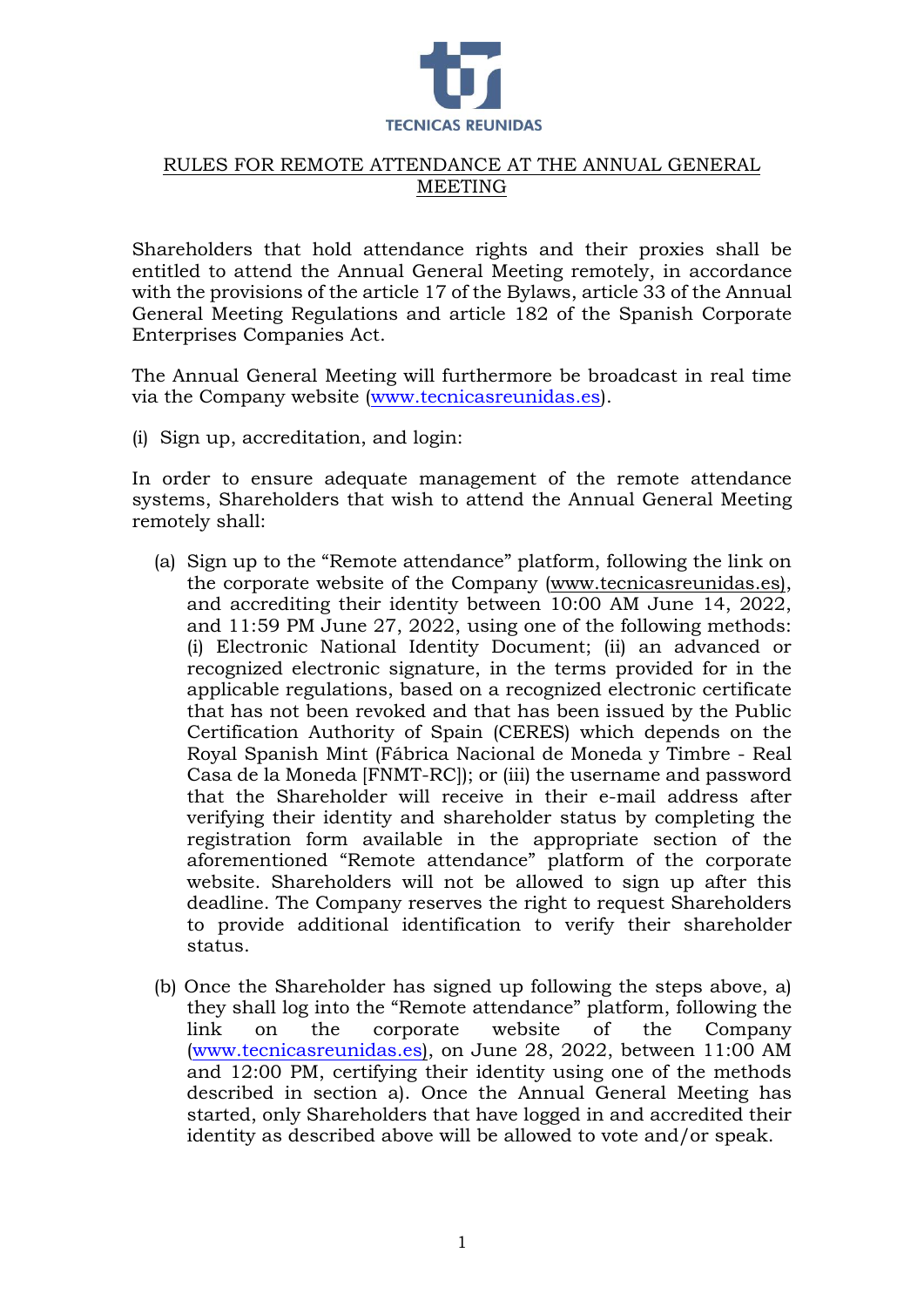

In the event that the Annual General Meeting cannot be held on June 28 on first summons due to insufficient quorum, this fact will be communicated through the "Remote Attendance" platform and Shareholders that had logged into it on first summons shall login again on June 29, between 11:00 AM and 12:00 PM in order to be deemed in attendance to the Annual General Meeting.

For a proxy to attend the Annual General Meeting remotely, notwithstanding the need to accredit their delegation, pursuant to the provisions of the Representation and Remote Voting Instructions, they shall sign up on the "Remote Attendance" platform on the corporate website [\(www.tecnicasreunidas.es\)](http://www.tecnicasreunidas.es/) and identify themselves as remote attendances in the same terms provided before in sections a) and b) above regarding Shareholders.

# (ii) Exercise of the rights to intervention, information and proposals

Shareholders or proxies that, in the exercise of their rights, wish to intervene remotely in the Annual General Meeting and, if applicable, request along its duration information or clarifications regarding the agenda items, request clarifications on the information accessible to the public that the Company had provided to the National Commission of the Securities Market since the last Annual General Meeting or regarding the auditor's report, or issue any proposals allowed by law, shall submit their contributions, questions or proposals in writing by means of an electronic message or attaching a written document on the "Remote Attendance" platform, using the link on the corporate website between 11:00 AM and 12:00 PM on the date of the Annual General Meeting is held.

Remote attendees that wish to have their intervention recorded word-byword in the minutes of the Annual General Meeting shall state so clearly and explicitly in their intervention.

Remote interventions from the attendees shall be answered verbally during the Annual General Meeting of Shareholders within seven days after the Annual General Meeting, in accordance with the provisions of the Spanish Corporate Enterprises Act

## (iii) Voting

Attendees may vote remotely on the proposals related to the items of the agenda with the mechanism intended for that purpose on the "Remote attendance" platform using the link on the corporate website [\(www.tecnicasreunidas.es\)](http://www.tecnicasreunidas.es/), from the moment they login as remote assistance on the day of the Annual General Meeting and until the voting on the agreement proposals concludes.

Regarding agreement proposals on subjects not included in the agenda that might have been submitted, when appropriate, under the legally